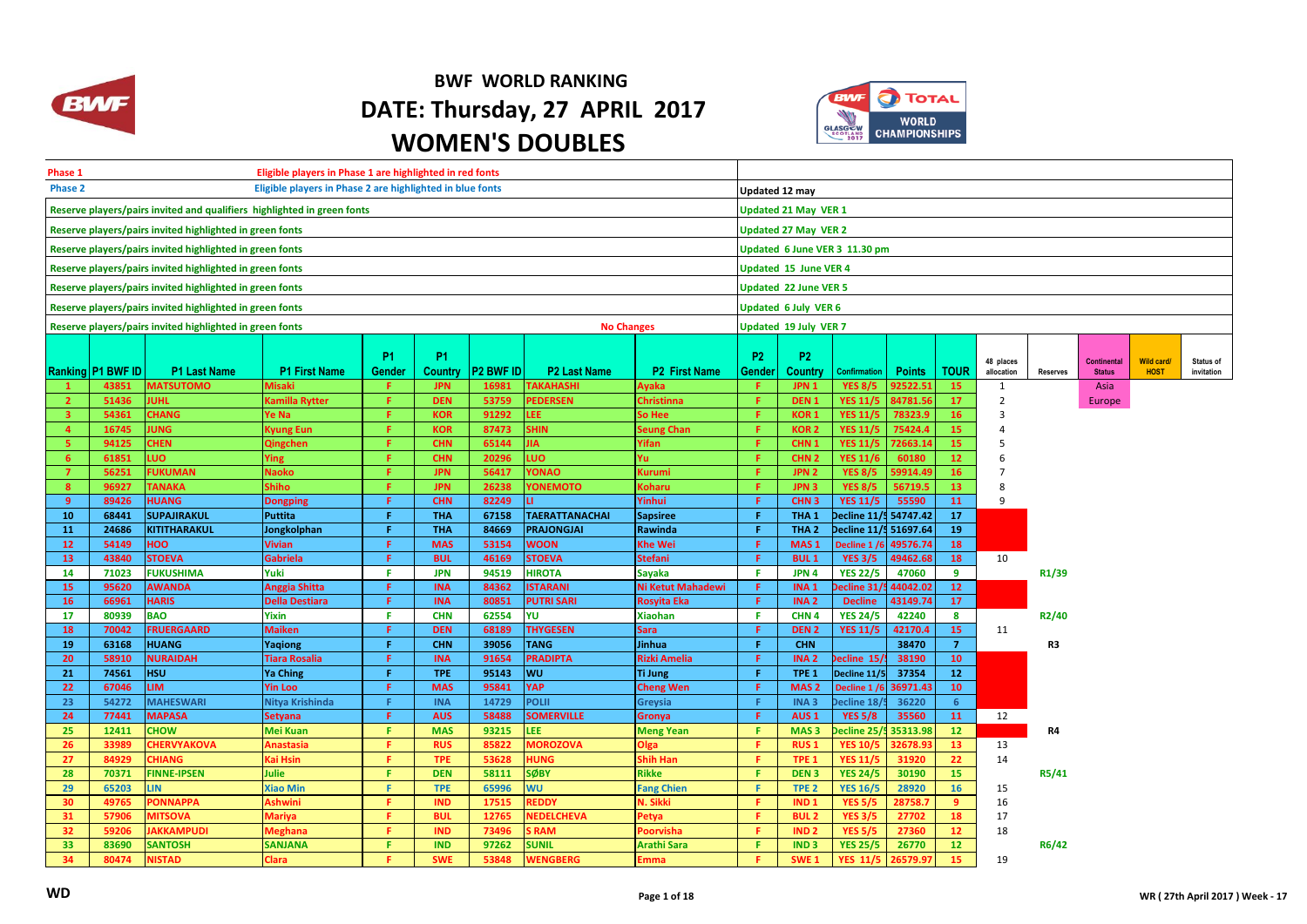| 35 | 54079 | LEFEL               | Emilie                    | я        | <b>FRA</b>       | 98854 | <b>TRAN</b>            | Anne                  | я      | FRA <sub>1</sub>       | <b>YES 11/5</b> | 26519.8  | 14                      | 20 |                 |        |
|----|-------|---------------------|---------------------------|----------|------------------|-------|------------------------|-----------------------|--------|------------------------|-----------------|----------|-------------------------|----|-----------------|--------|
| 36 | 98052 | <b>HERTTRICH</b>    | sabel                     | F.       | <b>GER</b>       | 61184 | <b>NELTE</b>           | Carla                 | F      | GER 1                  | <b>YES 5/5</b>  | 26167.9  | 10                      | 21 |                 |        |
| 37 | 54453 | <b>MUSKENS</b>      | Eefje                     | F.       | <b>NED</b>       | 67176 | <b>PIEK</b>            | ielena                | F.     | <b>NED1</b>            | <b>YES 2/5</b>  | 26070    | 5                       | 22 |                 |        |
| 38 | 67168 | <b>CHALADCHALAM</b> | <b>Chayanit</b>           | F.       | <b>THA</b>       | 56460 | <b>MUENWONG</b>        | <b>Phataimas</b>      | F      | THA <sub>1</sub>       | Decline 17/     | 25870    | 9                       |    |                 |        |
| 39 | 70503 | <b>SEINEN</b>       | Cheryl                    | F.       | <b>NED</b>       | 47517 | <b>TABELING</b>        | ris.                  | F      | NED <sub>2</sub>       | ecline 18       | 5290.4   | 13                      |    |                 |        |
| 40 | 80918 | <b>SMITH</b>        | Lauren                    | F.       | <b>ENG</b>       | 34240 | <b>WALKER</b>          | iarah                 | F.     | <b>ENG1</b>            | <b>YES 10/5</b> | 23124.1  | $\boldsymbol{8}$        | 23 |                 |        |
| 41 | 52280 | <b>GOLISZEWSKI</b>  | lohanna                   | F        | <b>GER</b>       | 88659 | KAEPPLEIN              | .ara                  | F      | GER <sub>2</sub>       | <b>YES 5/5</b>  | 22780    | 11                      | 24 |                 |        |
| 42 | 55288 | POON                | <b>Lok Yan</b>            | F.       | <b>HKG</b>       | 61435 | <b>TSE</b>             | <b>Ying Suet</b>      | F      | HKG <sub>1</sub>       | <b>YES 4/5</b>  | 22630    | $\overline{7}$          | 25 |                 |        |
| 43 | 81609 | <b>MATSUMOTO</b>    | <b>Mayu</b>               | F.       | <b>JPN</b>       | 77832 | <b>NAGAHARA</b>        | <b>Wakana</b>         | F.     | <b>JPN</b>             |                 | 22440    | $6\phantom{1}$          |    | R7              |        |
| 44 | 57824 | <b>KIM</b>          | <b>Hye Rin</b>            | F.       | <b>KOR</b>       | 79061 | YOO                    | <b>Hae Won</b>        | F.     | <b>KOR3</b>            | <b>YES 22/5</b> | 22210    | 6                       |    | R8/43           |        |
| 45 | 61986 | NG.                 | <b>Tsz Yau</b>            | F.       | <b>HKG</b>       | 68015 | YEUNG                  | <b>Nga Ting</b>       | Е      | HKG <sub>2</sub>       | <b>YES 4/5</b>  | 22125.9  | 10                      | 26 |                 |        |
| 46 | 81375 | <b>FANKHAUSER</b>   | <b>Nadia</b>              | F.       | <b>SUI 1 Yes</b> | 54151 | <b>SANIRU</b>          | Sannatasah            | F      | MAS <sub>1</sub>       | <b>YES 1/6</b>  | 22010    | 13                      |    | R9/44           |        |
| 47 | 83211 | <b>SAKURAMOTO</b>   | Ayako                     | F.       | <b>JPN</b>       | 63277 | <b><i>TAKAHATA</i></b> | <b>Yukiko</b>         | F.     | <b>JPN</b>             |                 | 20200    | $6\phantom{1}$          |    | <b>R10</b>      |        |
| 48 | 88466 | <b>PERMATASARI</b>  | <b>Devi Tika</b>          | F.       | <b>INA</b>       | 17156 | <b>HANADIA</b>         | <b>Keshya Nurvita</b> | F      | INA <sub>1</sub>       | eclince12/6     | 20160    | $\overline{7}$          |    | R11             |        |
| 49 | 93074 | <b>CHAE</b>         | <b>Yoo Jung</b>           | F.       | <b>KOR</b>       | 55874 | <b>KIM</b>             | <b>So Yeong</b>       | F      | <b>KOR4</b>            | <b>YES 13/6</b> | 19490    | $\overline{4}$          |    | R12/45          |        |
| 50 | 97282 | <b>CHENG</b>        | <b>Yu Chieh</b>           | F.       | <b>TPE</b>       | 87176 | <b>HU</b>              | <b>Ling Fang</b>      | F.     | TPE <sub>3</sub>       | <b>YES 1/6</b>  | 18560    | 9                       |    | R13/46          |        |
| 51 | 52081 | <b>ANSCELLY</b>     | <b>Amelia Alicia</b>      | F.       | <b>MAS</b>       | 63539 | <b>TEOH</b>            | <b>Mei Xing</b>       | F      | MAS <sub>2</sub>       | Decline 9/6     | 17700    | 6                       |    | R14             |        |
| 52 | 88747 | <b>AMELIA</b>       | <b>Ririn</b>              | F.       | <b>INA</b>       | 62570 | <b>CHEONG</b>          | <b>Anna Ching Yik</b> | F      | MAS <sub>2</sub>       | <b>YES 9/6</b>  | 16800    | $\mathbf{8}$            |    | R15/47          |        |
| 53 | 94489 | <b>BAUMANN</b>      | Lorraine                  | F.       | <b>FRA</b>       | 68480 | <b>FONTAINE</b>        | <b>Audrey</b>         | F      | FRA <sub>2</sub>       | <b>YES 11/5</b> | 16580    | 10                      | 27 |                 |        |
| 54 | 90662 | <b>CITRA</b>        | <b>Putri Sari Dewi</b>    | F.       | <b>SGP</b>       | 73013 | <b>JIN</b>             | Yujia                 | F.     | SGP <sub>1</sub>       | Decline 11/5    | 16310    | $\overline{7}$          |    |                 |        |
| 55 | 24370 | <b>FITRIANI</b>     | <b>Dian</b>               | F.       | <b>INA</b>       | 52733 | <b>MELATI</b>          | <b>Nadya</b>          | я      | INA <sub>1</sub>       | Decline 21/6    | 15790    | $\overline{7}$          |    | R16             |        |
| 56 | 79637 | <b>NGUYEN</b>       | <b>Thi Sen</b>            | F.       | <b>VIE</b>       | 71455 | VU                     | Thi Trang (B)         | F      | VIE <sub>1</sub>       | Decline 11/5    | 15608.9  | $6\phantom{1}$          |    |                 |        |
| 57 | 65984 | <b>DU</b>           | Yue                       | F.       | <b>CHN</b>       | 67270 | XU                     | Ya                    | F.     | <b>CHN</b>             |                 | 15470    | $\overline{4}$          |    | <b>R17</b>      |        |
| 58 | 83347 | <b>KUGO</b>         | <b>Asumi</b>              | F.       | <b>JPN</b>       | 86725 | YOKOYAMA               |                       | F.     | <b>JPN</b>             |                 | 15130    | 5                       |    | <b>R18</b>      |        |
|    | 69400 | <b>FINDLAY</b>      | Rebekka                   | F        | <b>SCO</b>       | 86340 | <b>PRINGLE</b>         | <b>Megumi</b>         |        | SCO <sub>1</sub>       | <b>YES 28/4</b> |          | 14                      |    |                 |        |
| 59 |       |                     |                           | F.       |                  |       |                        | Caitlin               | F.     |                        |                 | 15062    |                         | 28 |                 | HOST   |
| 60 | 89347 | <b>WEN</b>          | <b>Hao Yun</b>            | F        | <b>TPE</b>       | 61149 | <b>YE</b>              | <b>Jing Ya</b>        |        | TPE <sub>4</sub>       | Decline20/6     | 14650    | $\boldsymbol{8}$        |    | R <sub>19</sub> |        |
| 61 | 50884 | <b>GUTTA</b>        | Jwala<br>Kristin          | F        | <b>IND</b>       | 49765 | <b>PONNAPPA</b>        | <b>Ashwini</b>        | F<br>Е | <b>IND</b>             |                 | 14564.49 | 4                       |    | <b>R20</b>      |        |
| 62 | 73015 | KUUBA               |                           | F.       | <b>EST</b>       | 75821 | RÜÜTEL                 | <b>Helina</b>         | F      | EST1                   | <b>YES 2/5</b>  | 14366.9  | 11                      | 29 |                 |        |
| 63 | 92052 | <b>KASHIHARA</b>    | <b>Miki</b>               |          | <b>JPN</b>       | 98494 | <b>KATO</b>            | <b>Miyuki</b>         |        | <b>JPN</b>             |                 | 14040    | ${\bf 5}$               |    | <b>R21</b>      |        |
| 64 | 89068 | MOORE               | lenny                     | F.<br>F. | <b>ENG</b>       | 56958 | WILLIAMS               | Victoria              | F.     | <b>ENG<sub>2</sub></b> | <b>YES 10/5</b> | 13610    | 10                      | 30 |                 |        |
| 65 | 65751 | <b>HOSHI</b>        | <b>Chisato</b>            |          | <b>JPN</b>       | 99067 | <b>SHINOYA</b>         | <b>Naru</b>           | F.     | <b>JPN</b>             |                 | 13020    | $\overline{\mathbf{5}}$ |    | <b>R22</b>      |        |
| 66 | 70762 | <b>DELRUE</b>       | <b>Delphine</b>           | F.       | <b>FRA</b>       | 98329 | <b>PALERMO</b>         | Lea                   | F      | FRA <sub>3</sub>       | <b>Yes 20/6</b> | 12760    | $\overline{7}$          |    | R23/48          |        |
| 67 | 72517 | LEE.                | <b>Zhi Qing</b>           | F.       | <b>MAS</b>       | 28248 | <b>SAWANT</b>          | Prajakta              | F.     | <b>IND</b>             |                 | 12530    | $\overline{7}$          |    | R24             |        |
| 68 | 91715 | <b>MACPHERSON</b>   | lulie                     | F.       | <b>SCO</b>       | 79334 | <b>O'DONNELL</b>       | <b>Eleanor</b>        | F      | SCO <sub>2</sub>       | <b>YES 28/4</b> | 12460    | $\boldsymbol{8}$        | 31 |                 |        |
| 69 | 53851 | <b>OLVER</b>        | <b>Heather</b>            | F.       | <b>ENG</b>       | 80918 | <b>SMITH</b>           | Lauren                | F.     | <b>ENG</b>             |                 | 12200    | $\overline{\mathbf{3}}$ |    | <b>R25</b>      |        |
| 70 | 10389 | <b>ANDINI</b>       | <b>Suci Rizky</b>         | F.       | <b>INA</b>       | 77784 | <b>BARKAH</b>          | Yulfira               | F.     | <b>INA</b>             |                 | 12100    | $\overline{4}$          |    | R26             |        |
| 71 | 59426 | <b>HANSEN</b>       | <b>Anne Katrine</b>       | F.       | <b>DEN</b>       | 62973 | <b>STEFFENSEN</b>      | <b>Marie Louise</b>   | F.     | <b>DEN</b>             |                 | 11980    | 6                       |    | R <sub>27</sub> |        |
| 72 | 92115 | <b>BØJE</b>         | Gabriella                 | F.       | <b>DEN</b>       | 70314 | <b>SENTOW</b>          | <b>Cecilie</b>        | F.     | <b>DEN</b>             |                 | 11940    | $\overline{7}$          |    | <b>R28</b>      |        |
| 73 | 65212 | <b>MATSUYAMA</b>    | <b>Nami</b>               | F.       | <b>JPN</b>       | 68282 | <b>SHIDA</b>           | <b>Chiharu</b>        | F      | <b>JPN</b>             |                 | 11500    | 5                       |    | <b>R29</b>      |        |
| 74 | 75270 | <b>CHANG</b>        | <b>Ching Hui</b>          | F.       | <b>TPE</b>       | 78687 | YANG                   | <b>Ching Tun</b>      | F.     | <b>TPE</b>             |                 | 11460    | $\overline{7}$          |    | <b>R30</b>      |        |
| 75 | 80672 | <b>GOH</b>          | <b>Yea Ching</b>          | F        | <b>MAS</b>       | 70093 | <b>LIM</b>             | <b>Chiew Sien</b>     | F      | <b>MAS</b>             |                 | 11440    | $\overline{\mathbf{5}}$ |    | <b>R31</b>      |        |
| 76 | 14814 | LEE.                | Eva                       | я        | <b>USA</b>       | 13381 | <b>OBANANA</b>         | Paula Lynn            | F      | USA <sub>1</sub>       | <b>YES 8/5</b>  | 11300    | $\overline{\mathbf{3}}$ | 32 |                 | Pan Am |
| 77 | 85779 | <b>LESTARI</b>      | <b>Nisak Puji</b>         | F.       | <b>INA</b>       | 61489 | <b>SAHPUTRI</b>        | <b>Meirisa Cindy</b>  | F.     | <b>INA</b>             |                 | 11260    | 4                       |    | <b>R32</b>      |        |
| 78 | 81374 | <b>KAMINSKI</b>     | Lisa                      | F        | <b>GER</b>       | 78338 | <b>POHL</b>            | <b>Hannah</b>         | F      | <b>GER</b>             |                 | 11070    | $\overline{7}$          |    | <b>R33</b>      |        |
| 79 | 76782 | <b>BANDASO</b>      | <b>Mychelle Crhystine</b> | F.       | <b>INA</b>       | 63420 | KANI                   | <b>Serena</b>         | F.     | <b>INA</b>             |                 | 11070    | $\overline{4}$          |    | <b>R34</b>      |        |
| 80 | 76910 | <b>VOYTSEKH</b>     | <b>Natalya</b>            | F.       | <b>UKR</b>       | 31614 | ZHARKA                 | Yelyzaveta            | F      | UKR <sub>1</sub>       | <b>YES 11/7</b> | 10890    | $\overline{7}$          | 33 |                 |        |
| 81 | 79558 | <b>HIGASHINO</b>    | <b>Arisa</b>              | F.       | <b>JPN</b>       | 89285 | <b>KURIHARA</b>        | <b>Ayane</b>          | F.     | <b>JPN</b>             |                 | 10760    | $\overline{4}$          |    | <b>R35</b>      |        |
| 82 | 64110 | <b>NYSTROM</b>      | lenny                     | F        | <b>FIN</b>       | 99619 | <b>PEKKOLA</b>         | ionja                 | F      | FIN <sub>1</sub>       | <b>YES 3/5</b>  | 10746.0  | 8                       | 34 |                 |        |
| 83 | 64671 | <b>CHIN</b>         | <b>Kah Mun</b>            | F.       | <b>MAS</b>       | 55416 | YAP                    | <b>Zhen</b>           | F      | <b>MAS</b>             |                 | 10710    | 6                       |    | R36             |        |
| 84 | 61184 | <b>NELTE</b>        | Carla                     | F.       | <b>GER</b>       | 52280 | <b>GOLISZEWSKI</b>     | Johanna               | F.     | <b>GER</b>             |                 | 10646.8  | $\overline{4}$          |    | R37             |        |
| 85 | 51518 | <b>CHEN</b>         | <b>Hsiao Huan</b>         | F.       | <b>TPE</b>       | 24351 | <b>HUANG</b>           | <b>Mei Ching</b>      | F      | <b>TPE</b>             |                 | 10535    | 5                       |    | <b>R38</b>      |        |
| 86 | 71673 | <b>CHEN</b>         | Su Yu                     | F.       | <b>TPE</b>       | 78755 | <b>TANG</b>            | <b>Wan Yi</b>         | F.     | <b>TPE</b>             |                 | 10310    | 8                       |    | <b>R39</b>      |        |
| 87 | 77002 | <b>JAKOBSEN</b>     | <b>Julie Dawall</b>       | F.       | <b>DEN</b>       | 86761 | <b>SØBY</b>            | <b>Ditte</b>          | F.     | <b>DEN</b>             |                 | 10180    | 5                       |    | <b>R40</b>      |        |
| 88 | 60397 | ŠVÁBÍKOVÁ           | Tereza                    | F.       | <b>CZE</b>       | 81794 | <b>TOMALOVA</b>        | <b>aterina</b>        | F.     | CZE <sub>1</sub>       | <b>YES 30/4</b> | 10140    | 8                       | 35 |                 |        |
| 89 | 79241 | <b>GARINO</b>       | Silvia                    | я        | <b>ITA</b>       | 95837 | <b>VERSEN</b>          | Lisa                  | F.     | ITA <sub>1</sub>       | <b>YES 29/4</b> | 10120    | 6                       | 36 |                 |        |
|    |       |                     |                           |          |                  |       |                        |                       |        |                        |                 |          |                         |    |                 |        |